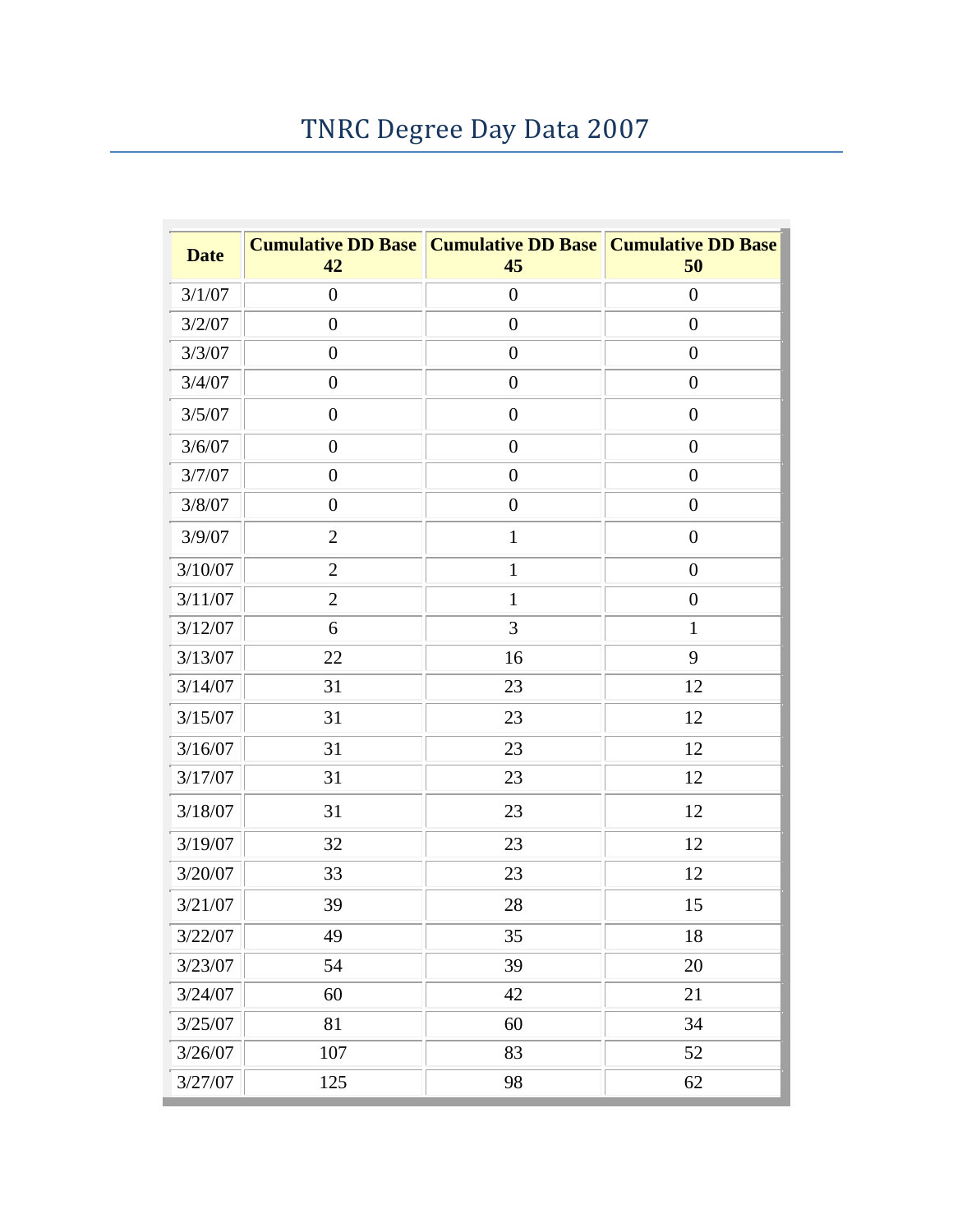| 3/28/07            | 132                             | 102                                                  | 63  |
|--------------------|---------------------------------|------------------------------------------------------|-----|
| 3/29/07            | 142                             | 109                                                  | 67  |
| 3/30/07            | 153                             | 117                                                  | 72  |
| 3/31/07            | 161                             | 123                                                  | 74  |
| <b>Top of Page</b> |                                 |                                                      |     |
| <b>Date</b>        | <b>Cumulative DD Base</b><br>42 | <b>Cumulative DD Base   Cumulative DD Base</b><br>45 | 50  |
| 4/1/07             | 170                             | 129                                                  | 77  |
| 4/2/07             | 174                             | 131                                                  | 77  |
| 4/3/07             | 185                             | 139                                                  | 82  |
| 4/4/07             | 185                             | 139                                                  | 82  |
| 4/5/07             | 185                             | 139                                                  | 82  |
| 4/6/07             | 185                             | 139                                                  | 82  |
| 4/7/07             | 185                             | 139                                                  | 82  |
| 4/8/07             | 185                             | 139                                                  | 82  |
| 4/9/07             | 185                             | 139                                                  | 82  |
| 4/10/07            | 186                             | 139                                                  | 82  |
| 4/11/07            | 186                             | 139                                                  | 82  |
| 4/12/07            | 186                             | 139                                                  | 82  |
| 4/13/07            | 187                             | 139                                                  | 82  |
| 4/14/07            | 188                             | 139                                                  | 82  |
| 4/15/07            | 189                             | 140                                                  | 82  |
| 4/16/07            | 191                             | 141                                                  | 82  |
| 4/17/07            | 198                             | 145                                                  | 84  |
| 4/18/07            | 200                             | 146                                                  | 84  |
| 4/19/07            | 207                             | 151                                                  | 87  |
| 4/20/07            | 218                             | 160                                                  | 93  |
| 4/21/07            | 233                             | 172                                                  | 101 |
| 4/22/07            | 256                             | 193                                                  | 117 |
| 4/23/07            | 275                             | 209                                                  | 129 |
| 4/24/07            | 287                             | 218                                                  | 135 |
| 4/25/07            | 295                             | 224                                                  | 136 |
| 4/26/07            | 304                             | 229                                                  | 138 |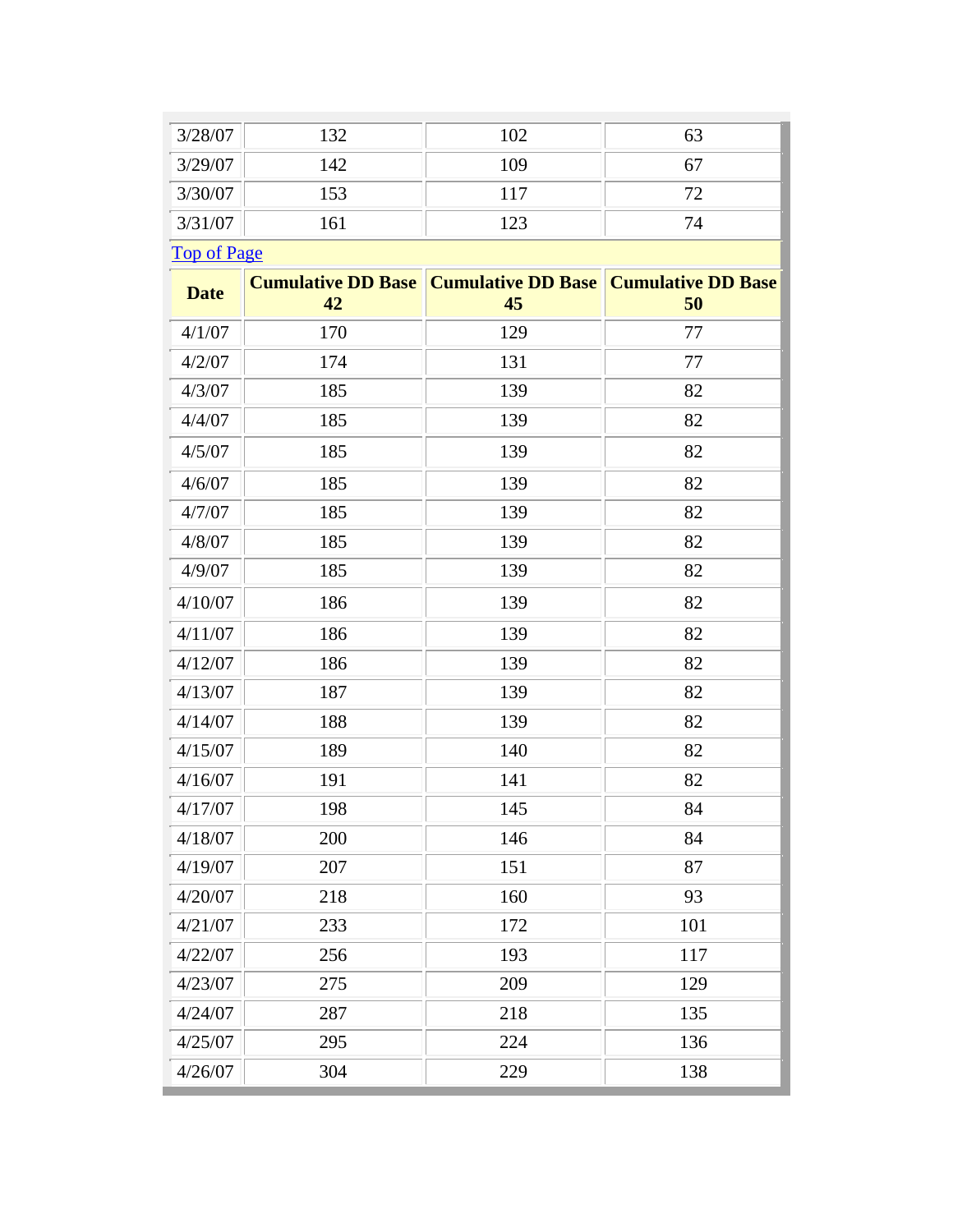| 4/27/07            | 305                             | 229                             | 138                             |
|--------------------|---------------------------------|---------------------------------|---------------------------------|
| 4/28/07            | 314                             | 236                             | 142                             |
| 4/29/07            | 332                             | 252                             | 153                             |
| 4/30/07            | 349                             | 266                             | 162                             |
| <b>Top of Page</b> |                                 |                                 |                                 |
| <b>Date</b>        | <b>Cumulative DD Base</b><br>42 | <b>Cumulative DD Base</b><br>45 | <b>Cumulative DD Base</b><br>50 |
| 5/1/07             | 363                             | 278                             | 167                             |
| 5/2/07             | 376                             | 287                             | 174                             |
| 5/3/07             | 391                             | 299                             | 182                             |
| 5/4/07             | 409                             | 315                             | 193                             |
| 5/5/07             | 427                             | 329                             | 203                             |
| 5/6/07             | 442                             | 341                             | 210                             |
| 5/7/07             | 461                             | 357                             | 223                             |
| 5/8/07             | 485                             | 379                             | 239                             |
| 5/9/07             | 507                             | 397                             | 252                             |
| 5/10/07            | 527                             | 414                             | 262                             |
| 5/11/07            | 542                             | 426                             | 272                             |
| 5/12/07            | 557                             | 438                             | 279                             |
| 5/13/07            | 589                             | 448                             | 285                             |
| 5/14/07            | 594                             | 470                             | 302                             |
| 5/15/07            | 618                             | 471                             | 318                             |
| 5/16/07            | 622                             | 474                             | 319                             |
| 5/17/07            | 623                             | 498                             | 320                             |
| 5/18/07            | 640                             | 506                             | 325                             |
| 5/19/07            | 660                             | 523                             | 337                             |
| 5/20/07            | 672                             | 532                             | 342                             |
| 5/21/07            | 689                             | 547                             | 357                             |
| 5/22/07            | 717                             | 571                             | 371                             |
| 5/23/07            | 746                             | 598                             | 372                             |
| 5/24/07            | 779                             | 627                             | 417                             |
| 5/25/07            | 794                             | 639                             | 424                             |
| 5/26/07            | 811                             | 653                             | 433                             |
|                    |                                 |                                 |                                 |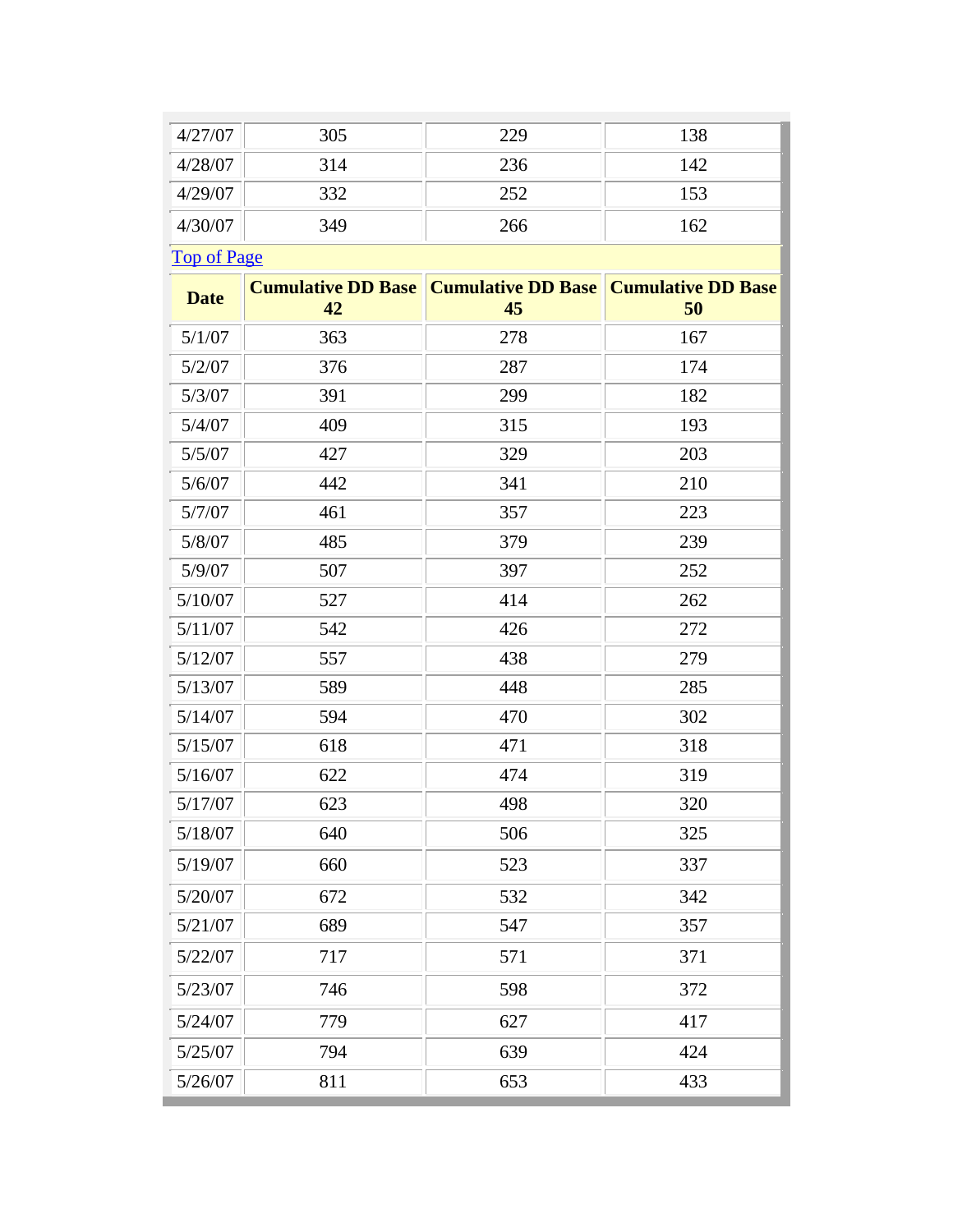| 5/27/07            | 831                       | 671                       | 445                       |
|--------------------|---------------------------|---------------------------|---------------------------|
| 5/28/07            | 851                       | 687                       | 458                       |
| 5/29/07            | 880                       | 713                       | 479                       |
| 5/30/07            | 913                       | 743                       | 503                       |
| 5/31/07            | 942                       | 769                       | 524                       |
| <b>Top of Page</b> |                           |                           |                           |
| <b>Date</b>        | <b>Cumulative DD Base</b> | <b>Cumulative DD Base</b> | <b>Cumulative DD Base</b> |
|                    | 42                        | 45                        | 50                        |
| 6/1/07             | 971                       | 795                       | 545                       |
| 6/2/07             | 999                       | 821                       | 566                       |
| 6/3/07             | 1024                      | 842                       | 583                       |
| 6/4/07             | 1040                      | 856                       | 591                       |
| 6/5/07             | 1050                      | 862                       | 593                       |
| 6/6/07             | 1065                      | 876                       | 603                       |
| 6/7/07             | 1101                      | 909                       | 631                       |
| 6/8/07             | 1126                      | 930                       | 648                       |
| 6/9/07             | 1144                      | 945                       | 659                       |
| 6/10/07            | 1166                      | 965                       | 973                       |
| 6/11/07            | 1193                      | 988                       | 692                       |
| 6/12/07            | 1221                      | 1013                      | 712                       |
| 6/13/07            | 1251                      | 1040                      | 734                       |
| 6/14/07            | 1283                      | 1069                      | 758                       |
| 6/15/07            | 1314                      | 1097                      | 781                       |
| 6/16/07            | 1345                      | 1125                      | 804                       |
| 6/17/07            | 1378                      | 1155                      | 829                       |
| 6/18/07            | 1413                      | 1187                      | 856                       |
| 6/19/07            | 1440                      | 1212                      | 875                       |
| 6/20/07            | 1466                      | 1234                      | 893                       |
| 6/21/07            | 1494                      | 1259                      | 913                       |
| 6/22/07            | 1518                      | 1280                      | 929                       |
| 6/23/07            | 1540                      | 1299                      | 943                       |
| 6/24/07            | 1565                      | 1321                      | 960                       |
| 6/25/07            | 1596                      | 1349                      | 982                       |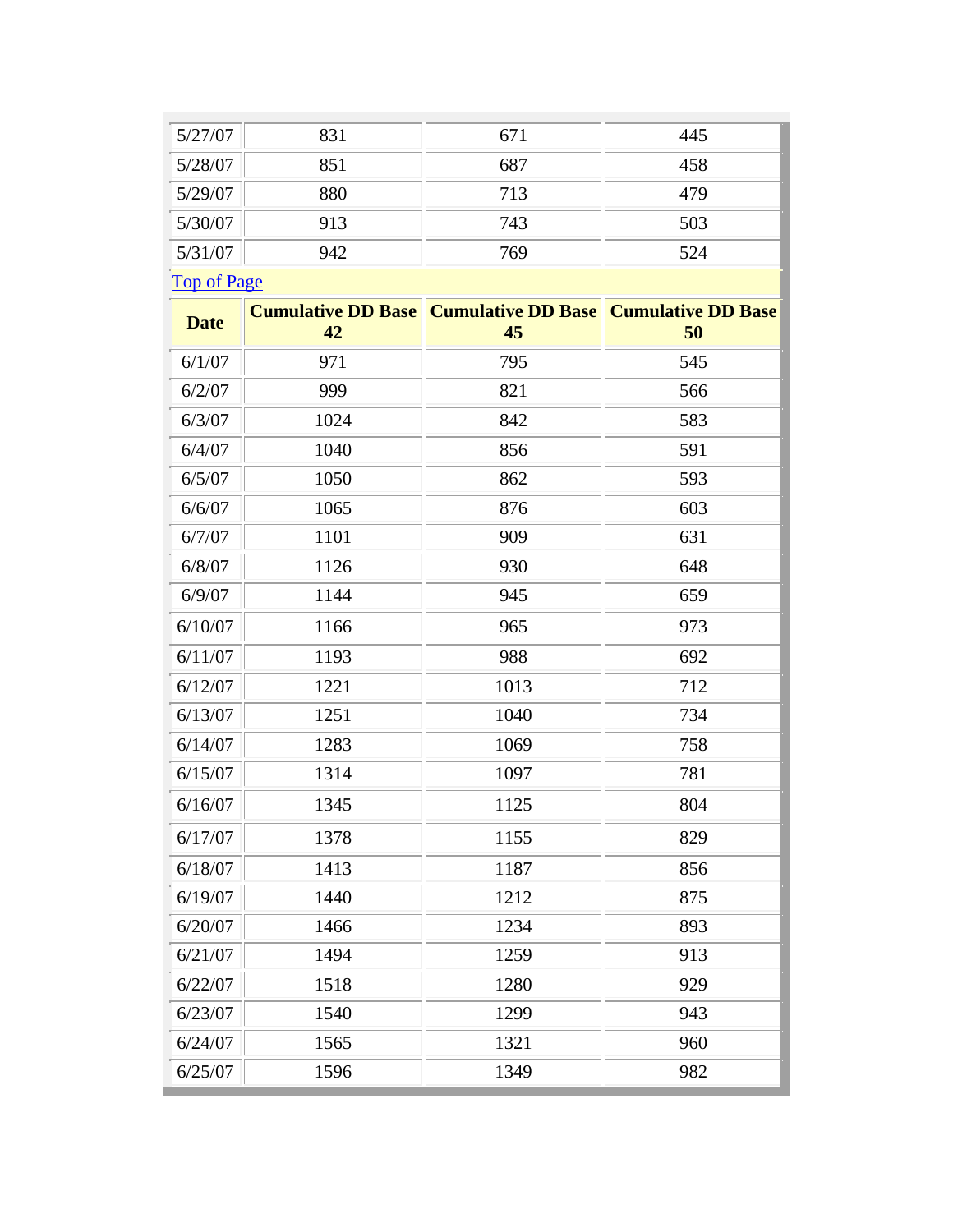| 6/26/07            | 1629                            | 1379                            | 1008                            |
|--------------------|---------------------------------|---------------------------------|---------------------------------|
| 6/27/07            | 1663                            | 1409                            | 1033                            |
| 6/28/07            | 1688                            | 1432                            | 1057                            |
| 6/29/07            | 1710                            | 1457                            | 1064                            |
| 6/30/07            | 1732                            | 1470                            | 1079                            |
| <b>Top of Page</b> |                                 |                                 |                                 |
| <b>Date</b>        | <b>Cumulative DD Base</b><br>42 | <b>Cumulative DD Base</b><br>45 | <b>Cumulative DD Base</b><br>50 |
| 7/1/07             | 1755                            | 1490                            | 1094                            |
| 7/2/07             | 1776                            | 1509                            | 1108                            |
| 7/3/07             | 1804                            | 1533                            | 1127                            |
| 7/4/07             | 1831                            | 1557                            | 1146                            |
| 7/5/07             | 1860                            | 1584                            | 1167                            |
| 7/6/07             | 1886                            | 1607                            | 1186                            |
| 7/7/07             | 1916                            | 1634                            | 1208                            |
| 7/8/07             | 1956                            | 1670                            | 1239                            |
| 7/9/07             | 1993                            | 1704                            | 1268                            |
| 7/10/07            | 2027                            | 1735                            | 1294                            |
| 7/11/07            | 2052                            | 1757                            | 1311                            |
| 7/12/07            | 2077                            | 1779                            | 1328                            |
| 7/13/07            | 2097                            | 1796                            | 1339                            |
| 7/14/07            | 2119                            | 1816                            | 1355                            |
| 7/15/07            | 2141                            | 1834                            | 1368                            |
| 7/16/07            | 2166                            | 1857                            | 1386                            |
| 7/17/07            | 2194                            | 1861                            | 1406                            |
| 7/18/07            | 2226                            | 1910                            | 1429                            |
| 7/19/07            | 2254                            | 1935                            | 1449                            |
| 7/20/07            | 2276                            | 1955                            | 1464                            |
| 7/21/07            | 2297                            | 1972                            | 1477                            |
| 7/22/07            | 2320                            | 1992                            | 1491                            |
| 7/23/07            | 2345                            | 2014                            | 1509                            |
| 7/24/07            | 2371                            | 2037                            | 1526                            |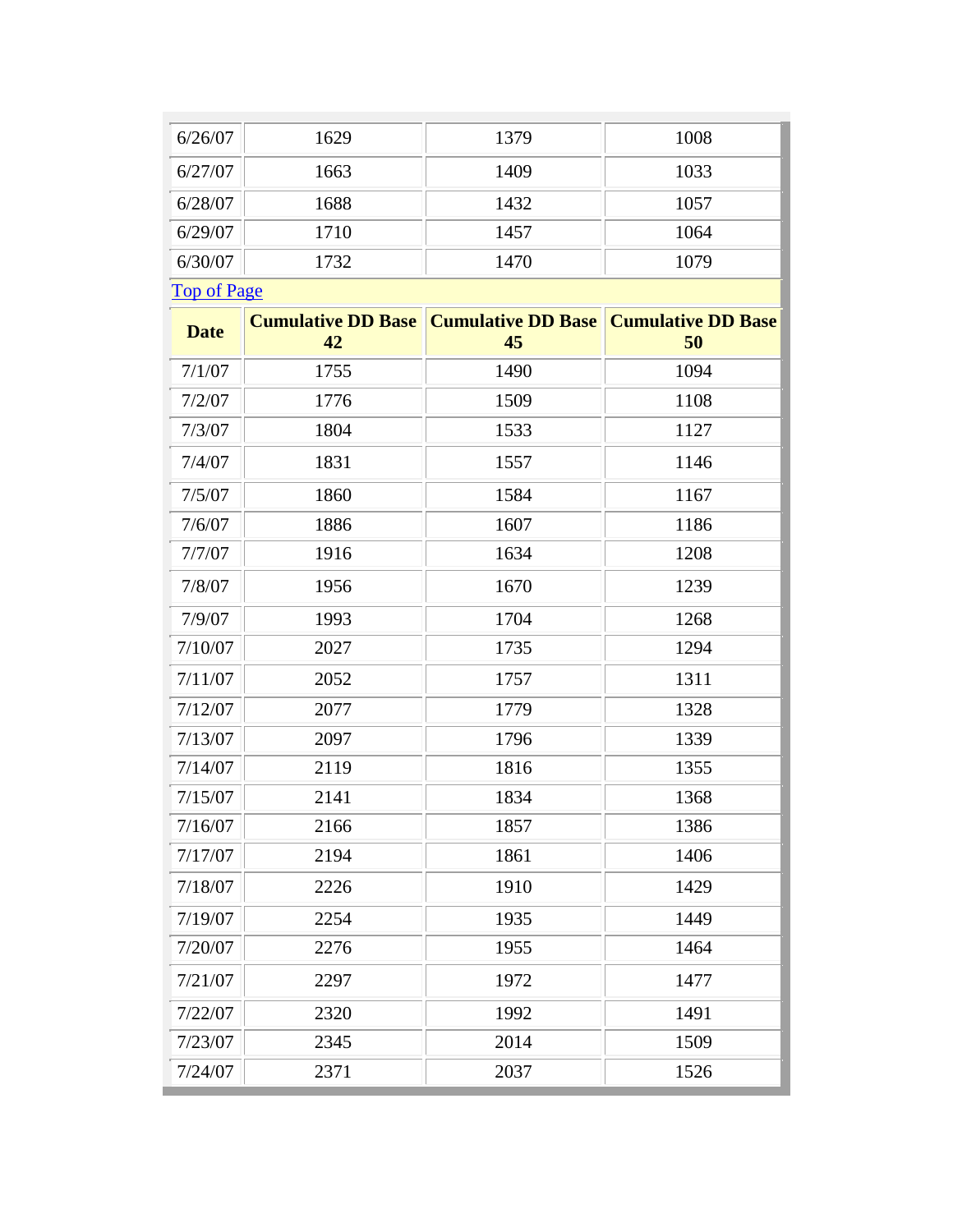| 7/25/07            | 2395                            | 2058                            | 1543                                  |
|--------------------|---------------------------------|---------------------------------|---------------------------------------|
| 7/26/07            | 2422                            | 2082                            | 1561                                  |
| 7/27/07            | 2453                            | 2110                            | 1584                                  |
| 7/28/07            | 2484                            | 2139                            | 1608                                  |
| 7/29/07            | 2513                            | 2165                            | 1629                                  |
| 7/30/07            | 2543                            | 2191                            | 1651                                  |
| 7/31/07            | 2576                            | 2222                            | 1676                                  |
| <b>Top of Page</b> |                                 |                                 |                                       |
| <b>Date</b>        | <b>Cumulative DD Base</b><br>42 | <b>Cumulative DD Base</b><br>45 | <b>Cumulative DD</b><br><b>Base50</b> |
| 8/1/07             | 2609                            | 2252                            | 1701                                  |
| 8/2/07             | 2644                            | 2283                            | 1728                                  |
| 8/3/07             | 2678                            | 2314                            | 1754                                  |
| 8/4/07             | 2705                            | 2338                            | 1773                                  |
| 8/5/07             | 2732                            | 2362                            | 1791                                  |
| 8/6/07             | 2764                            | 2391                            | 1816                                  |
| 8/7/07             | 2799                            | 2424                            | 1843                                  |
| 8/8/07             | 2836                            | 2457                            | 1871                                  |
| 8/9/07             | 2865                            | 2484                            | 1893                                  |
| 8/10/07            | 2895                            | 2511                            | 1925                                  |
| 8/11/07            | 2927                            | 2539                            | 1939                                  |
| 8/12/07            | 2959                            | 2568                            | 1963                                  |
| 8/13/07            | 2984                            | 2590                            | 1979                                  |
| 8/14/07            | 3009                            | 2613                            | 1997                                  |
| 8/15/07            | 3038                            | 2638                            | 2018                                  |
| 8/16/07            | 3065                            | 2663                            | 2037                                  |
| 8/17/07            | 3090                            | 2685                            | 2054                                  |
| 8/18/07            | 3107                            | 2699                            | 2063                                  |
| 8/19/07            | 3120                            | 2715                            | 2070                                  |
| 8/20/07            | 3144                            | 2729                            | 2084                                  |
| 8/21/07            | 3169                            | 2752                            | 2101                                  |
| 8/22/07            | 3203                            | 2782                            | 2126                                  |
| 8/23/07            | 3235                            | 2811                            | 2150                                  |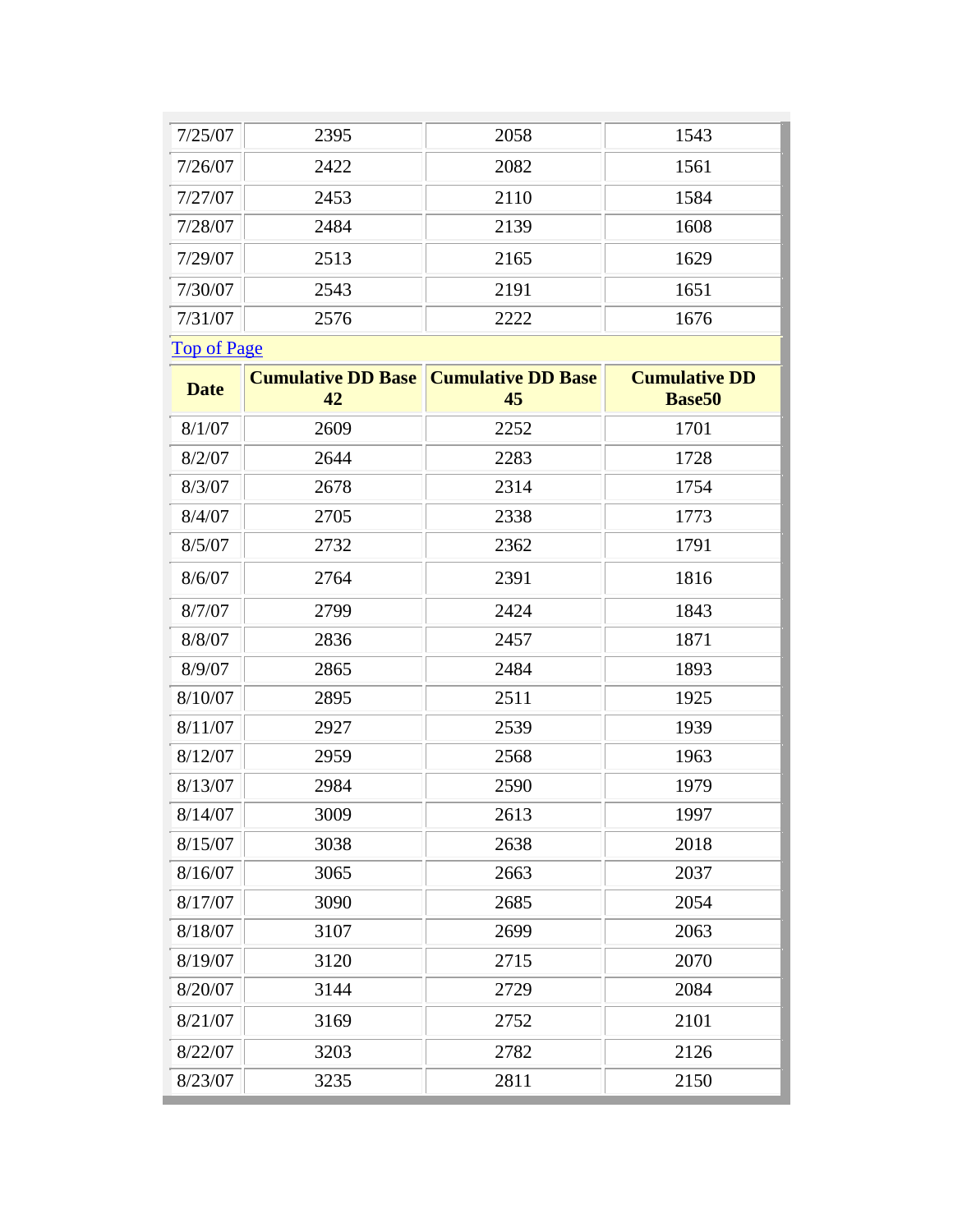| 8/24/07            | 3264                            | 2838                            | 2172                            |
|--------------------|---------------------------------|---------------------------------|---------------------------------|
| 8/25/07            | 3291                            | 2861                            | 2191                            |
| 8/26/07            | 3313                            | 2880                            | 2205                            |
| 8/27/07            | 3338                            | 2902                            | 2222                            |
| 8/28/07            | 3371                            | 2932                            | 2247                            |
| 8/29/07            | 3702                            | 2960                            | 2270                            |
| 8/30/07            | 3426                            | 2981                            | 2286                            |
| 8/31/07            | 3447                            | 2999                            | 2299                            |
| <b>Top of Page</b> |                                 |                                 |                                 |
| <b>Date</b>        | <b>Cumulative DD Base</b><br>42 | <b>Cumulative DD Base</b><br>45 | <b>Cumulative DD Base</b><br>50 |
| 9/1/07             | 3470                            | 3019                            | 2314                            |
| 9/2/07             | 3494                            | 3041                            | 2330                            |
| 9/3/07             | 3523                            | 3066                            | 2351                            |
| 9/4/07             |                                 |                                 |                                 |
| 9/5/07             |                                 |                                 |                                 |
| 9/6/07             |                                 |                                 |                                 |
| 9/7/07             |                                 |                                 |                                 |
| 9/8/07             |                                 |                                 |                                 |
| 9/9/07             |                                 |                                 |                                 |
| 9/10/07            |                                 |                                 |                                 |
| 9/11/07            |                                 |                                 |                                 |
| 9/12/07            |                                 |                                 |                                 |
| 9/13/07            |                                 |                                 |                                 |
| 9/14/07            |                                 |                                 |                                 |
| 9/15/07            |                                 |                                 |                                 |
| 9/16/07            |                                 |                                 |                                 |
| 9/17/07            |                                 |                                 |                                 |
| 9/18/07            |                                 |                                 |                                 |
| 9/19/07            |                                 |                                 |                                 |
| 9/20/07            |                                 |                                 |                                 |
| 9/21/07            |                                 |                                 |                                 |
| 9/22/07            |                                 |                                 |                                 |